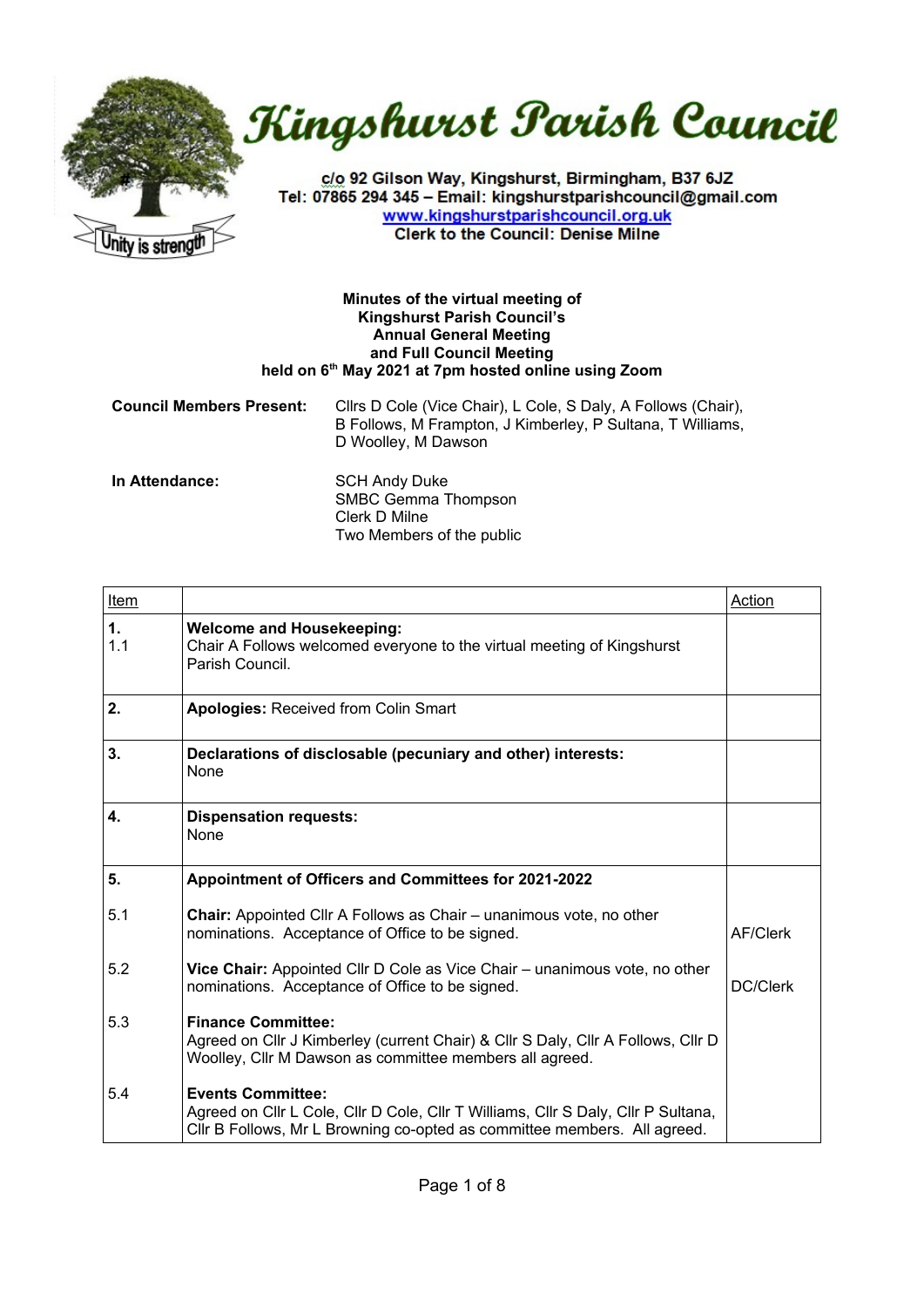|     | Events committee meeting to be held on 30 <sup>th</sup> June, time to be advised.                                                                                                                                                                                             |           |
|-----|-------------------------------------------------------------------------------------------------------------------------------------------------------------------------------------------------------------------------------------------------------------------------------|-----------|
| 5.5 | Allotments Working Party: Agreed to now be an Allotments Committee: Cllr<br>M Frampton and Cllr T Williams committee members. To look at agreeing to<br>recruiting more members at the next meeting. All agreed.                                                              |           |
| 5.6 | <b>Transport Working Party:</b><br>Now disbanded, all agreed.                                                                                                                                                                                                                 |           |
| 5.7 | Kingshurst Rainbow Alliance: Now know as the Kingshurst Rainbow<br>Alliance Working Party: Cllr D Cole, Cllr P Sultana, Borough Cllr M Brain, Ms<br>J Cole co-opted member. All agreed.                                                                                       |           |
| 5.8 | Cheque Signatories: No change as Chair and Vice Chair has remained the<br>same as 2020 - 2021                                                                                                                                                                                 |           |
| 6.  | <b>Finance</b><br>Cllr Kimberley has emailed five auditors on the WALC website for quotes for<br>internal auditors. Will liaise with Chair when he receives three quotes and<br>decide which one to use and arrange for our internal audit to prevent any<br>delays.          |           |
|     | CIIr D Cole has proposed that if members are happy for CIIr Kimberley and<br>Cllr Follows to make the decision on which internal auditor to use, Cllr B<br>Follows seconded. All in favour.                                                                                   |           |
|     | Cllr A Follows to email the quote he has received from Ruth Roberts to<br>councillors.                                                                                                                                                                                        | <b>AF</b> |
| 6.1 | Resolved to approve the payments to be made for May, June and July 2021.<br>(Appendix 1)                                                                                                                                                                                      |           |
|     | This includes £300 donation for three charities of former acting Clerks choice<br>(as he received no salary), £500 Royal British Legion Poppy Appeal as there<br>was no Remembrance Sunday event last year.                                                                   |           |
|     | It was established that we need to have a better understanding with our<br>school milk requirements, perhaps a list of numbers that require school milk<br>with an invoice/receipts. Figures are needed to support the requests. To be<br>raised at school Governor meetings. | AF/DC     |
|     | Motion agreed to accept the payments unanimously                                                                                                                                                                                                                              |           |
| 6.2 | Reserve Fund Policy to be discussed at a future meeting.                                                                                                                                                                                                                      |           |
| 6.3 | <b>Basic Parish Allowance</b>                                                                                                                                                                                                                                                 |           |
|     | CIIr A Follows proposed to agree to the basic parish allowance for<br>2020 - 2021. Cllr P Sultana seconded, all agreed.                                                                                                                                                       |           |
|     | CIIr A Follows proposed to agree to the basic parish allowance for<br>2021 - 2022. Cllr B Follows seconded, all agreed.                                                                                                                                                       |           |
|     |                                                                                                                                                                                                                                                                               |           |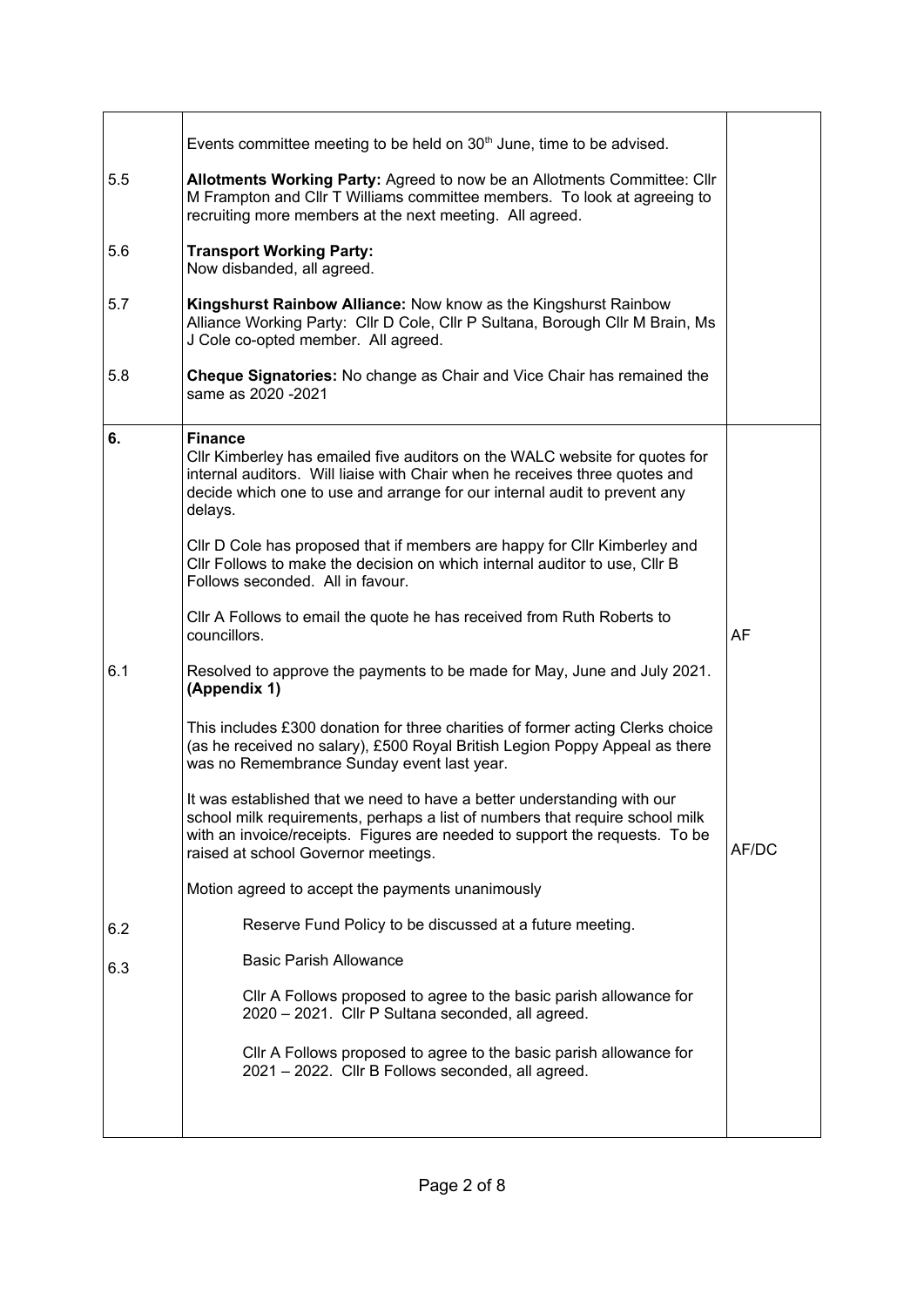| 7.  | To Receive Reports/Proposals:                                                                                                                                                                                                                                                                                                                                                                                                                                                                                                                                                                                                                                                                                                                           |       |
|-----|---------------------------------------------------------------------------------------------------------------------------------------------------------------------------------------------------------------------------------------------------------------------------------------------------------------------------------------------------------------------------------------------------------------------------------------------------------------------------------------------------------------------------------------------------------------------------------------------------------------------------------------------------------------------------------------------------------------------------------------------------------|-------|
| 7.1 | Andy Duke SCH introduced members to Gemma Thompson from SMBC<br>regarding the future use of the building at Lakeside. This accommodation<br>after regeneration will be for young people, aged 18 to 25 years of age who<br>will need support to help and prepare them for independent living. They will<br>live there for a maximum of two years and will be provided with support with a<br>view to moving on to independent SCH accommodation. They will have help<br>with apprenticeships, college, training and employment. Support workers will<br>be on site for a set number of hours per week, approximately 37 – 40 hours<br>per week (not during working hours), evenings and weekends. Adult social<br>care, care packages will be in place. |       |
|     | The vacant car park space on Babbs Mill is yet to be looked at and agreed<br>with stakeholders further down the line of the process.                                                                                                                                                                                                                                                                                                                                                                                                                                                                                                                                                                                                                    |       |
| 7.2 | CIIr D Cole has reported that the Election campaign ends tonight.                                                                                                                                                                                                                                                                                                                                                                                                                                                                                                                                                                                                                                                                                       |       |
| 7.3 | CIIr D Cole has reported that Andy Gibbs, WMP is moving on and Dennis<br>Pugh is taking over on 1 <sup>st</sup> June, to email Clerk with email address.                                                                                                                                                                                                                                                                                                                                                                                                                                                                                                                                                                                                | DC    |
| 8.  | <b>Minutes</b>                                                                                                                                                                                                                                                                                                                                                                                                                                                                                                                                                                                                                                                                                                                                          |       |
|     | That the minutes of the Full Council Meeting held on 8 <sup>th</sup> April 2021 be<br>approved as a true record and accordingly be signed by Chair A Follows.                                                                                                                                                                                                                                                                                                                                                                                                                                                                                                                                                                                           |       |
|     | Cllr A Follows proposed to accept, Cllr D Cole seconded, all agreed.                                                                                                                                                                                                                                                                                                                                                                                                                                                                                                                                                                                                                                                                                    |       |
|     |                                                                                                                                                                                                                                                                                                                                                                                                                                                                                                                                                                                                                                                                                                                                                         |       |
| 9.  | <b>Matters Arising From The Last Meeting</b>                                                                                                                                                                                                                                                                                                                                                                                                                                                                                                                                                                                                                                                                                                            |       |
| 9.1 | Missing Litter Bins in Babbs Mill - has been reported to SMBC but have not<br>heard back yet as they may have been busy with election duties.                                                                                                                                                                                                                                                                                                                                                                                                                                                                                                                                                                                                           | DC    |
| 9.2 | School Milk as discussed in item 6.1                                                                                                                                                                                                                                                                                                                                                                                                                                                                                                                                                                                                                                                                                                                    |       |
| 9.3 | Grant Application Form and Policy applications – recommended to leave the<br>current policy as it is and review annually.                                                                                                                                                                                                                                                                                                                                                                                                                                                                                                                                                                                                                               |       |
| 9.4 | Newsletter/questionnaire for website - Members to get together to look at<br>this.                                                                                                                                                                                                                                                                                                                                                                                                                                                                                                                                                                                                                                                                      | DC/PS |
|     | Is it worth getting a newsletter done professionally, which has proved<br>expensive in the past? Historic problems have also been finding regular<br>content in newsletters. It was also hard to target most of the community as a<br>high percentage of our residents are not on social media or own a computer,<br>tablet or a mobile phone etc. Most residents require a more personal touch<br>using traditional methods, i.e. hand delivering hard copies. Door to door<br>leaflet drops may be required.                                                                                                                                                                                                                                          |       |
| 10. | <b>Councillor Resignation</b>                                                                                                                                                                                                                                                                                                                                                                                                                                                                                                                                                                                                                                                                                                                           |       |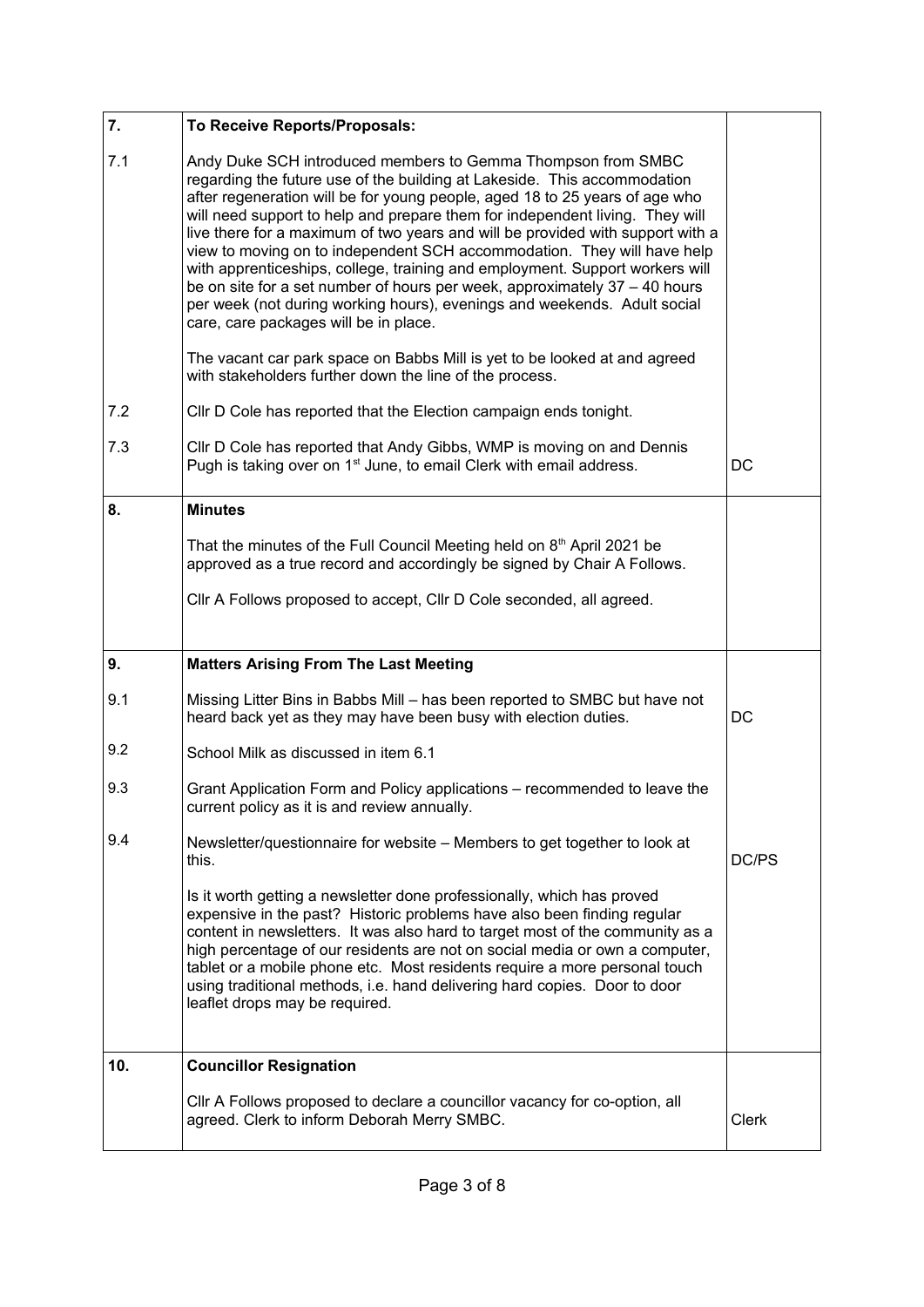| 11.  | <b>Allotments and Kingshurst Jubilee Gardens</b>                                                                                                                                                                                                                                                                                                         |                 |
|------|----------------------------------------------------------------------------------------------------------------------------------------------------------------------------------------------------------------------------------------------------------------------------------------------------------------------------------------------------------|-----------------|
| 11.1 | Two taps need repairing (not deemed urgent) carried forward to future<br>meeting.                                                                                                                                                                                                                                                                        |                 |
| 11.2 | Fencing quote received for £1300 for Pavilions but two more quotes are<br>required and all need to be on headed paper.                                                                                                                                                                                                                                   | MF              |
| 11.3 | KPC to draft a written agreement to use the Jubilee Gardens land for five<br>years. Is there a pre-existing guide we can use? To liaise with Cllr M Brain<br>and J Cole and the Allotments Association.                                                                                                                                                  | MF              |
|      | Member proposed to write to three schools and see if they would make use of<br>KJG and see what there response is. Member advised that KJG have their<br>own Community Gardens Committee and they should get involved and send<br>letters to schools. To contact them and let Cllr D Cole know to bring up at<br>Governors meeting.                      | MF/DC           |
| 11.4 | Liability insurance cover - members are not sure if KJG's are covered under<br>the Parish Council insurance. Cllr P Sultana is currently looking into our<br>insurance renewal. To bring up at the next meeting. If KJG is a constituted<br>group then they should have their own liability insurance.                                                   |                 |
| 12.  | Progress reports for information/action and make decisions as                                                                                                                                                                                                                                                                                            |                 |
|      | appropriate:                                                                                                                                                                                                                                                                                                                                             |                 |
| 12.1 | CIIr A Follows approved to accept Denise Milne as role of Clerk after<br>probationary period ends - Cllr S Daly seconded, all in favour.                                                                                                                                                                                                                 |                 |
| 12.2 | Change email domains (.org or .gov suffix) recommendation by WALC - not<br>resolved. Clerk to look into further.                                                                                                                                                                                                                                         | <b>Clerk</b>    |
| 12.3 | Cllr A Follows proposed to accept the new Code of Conduct, Cllr D Cole<br>seconded, all agreed.                                                                                                                                                                                                                                                          |                 |
| 12.4 | Hazardous waste/fly tipping - Cllr P Sultana has reported that SMBC is<br>relying more and more on voluntary groups to pick up litter. We need to<br>Lobby SMBC and they need to take action against fly tippers. They need<br>more enforcement officers. People from other boroughs are dumping rubbish<br>in our borough as there are no consequences. |                 |
|      | CIIr P Sultana has raised a motion to write collectively from KPC to SMBC<br>about our concerns and requirements for enforcements and fines for fly<br>tippers and draft a letter, send to Clerk to send to all Councillors for approval.<br>Cllr B Follows seconded. All agreed.                                                                        |                 |
|      | To copy to clerk to send to Borough Councillors who cover Kingshurst and<br>ask them to do the lobbying as well and ask if they have done anything about<br>this issue over the years.                                                                                                                                                                   | <b>PS/Clerk</b> |
|      |                                                                                                                                                                                                                                                                                                                                                          |                 |
|      |                                                                                                                                                                                                                                                                                                                                                          |                 |
|      |                                                                                                                                                                                                                                                                                                                                                          |                 |
|      |                                                                                                                                                                                                                                                                                                                                                          |                 |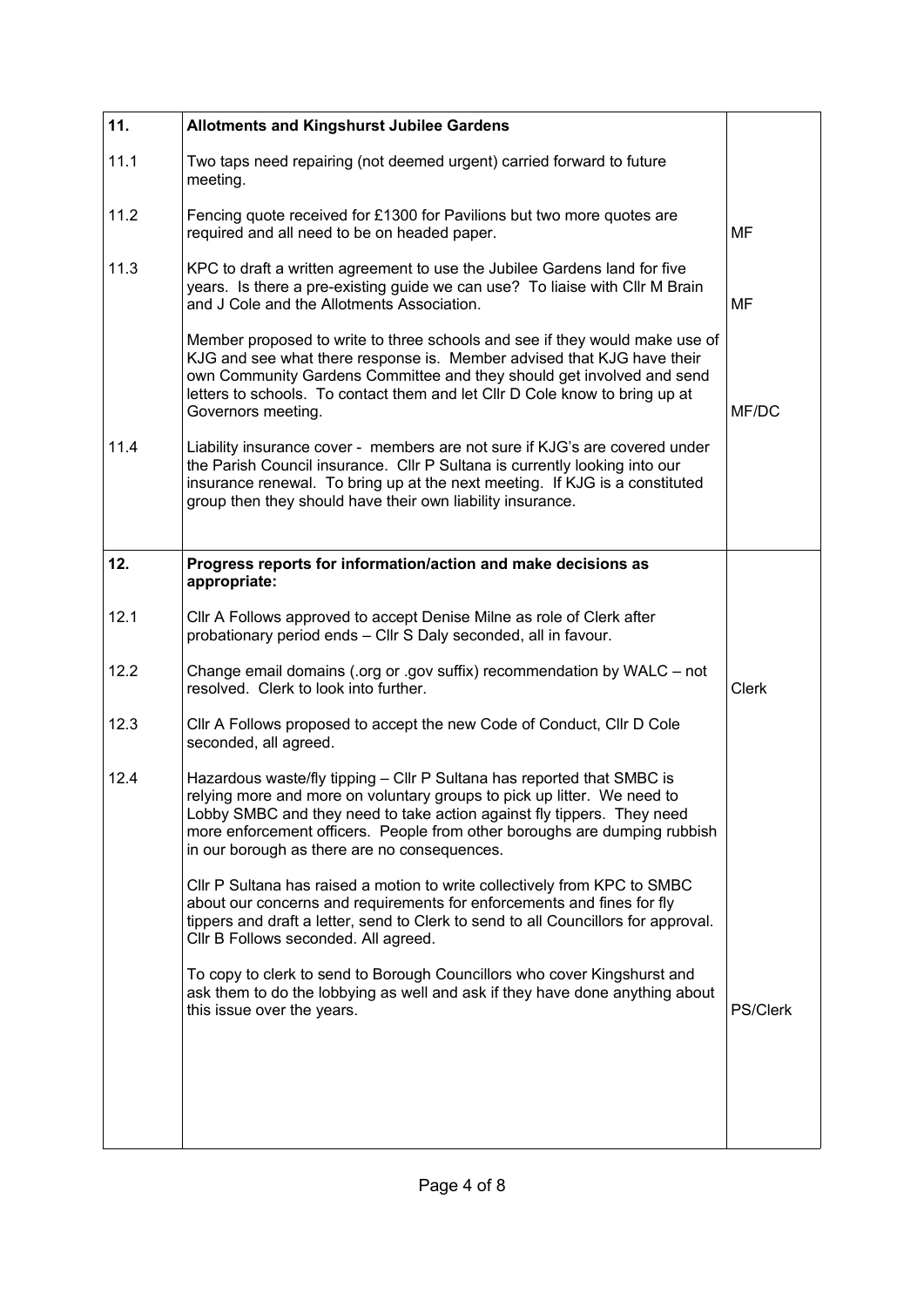| 13. | of the Borough. Cllr A Follows seconded, all in favour.<br>Councillors' reports and items for future agenda:<br>Remembrance Tree: Clerk is still awaiting quotes. Has been liaising with<br>SMBC who has advised us to liaise with local residents that live near the tree,<br>which may create group gatherings. To carry out canvassing with local<br>residents.<br>Update from Cllr P Sultana:<br>Clean and Green have been putting down Dog Mess stencilling signs around<br>Kingshurst. They have collected numerous bags of litter and cans for<br>recycling. They will be holding well being walks around Babbs Mill.<br>The Big Lunch picnic event will be held later on in the year. Community<br>groups are interested in attending. Hoping to get funding for food donations.<br>Will be a good chance to gather on our picnic blankets with the community<br>with our picnics and have an enjoyable time after all of the restrictions we<br>have had to adhere to.<br>Cllr D Cole:<br>If KPC requires a dog stencilling set SMBC can provide them if you let him<br>know. Cllr Kimberley has requested he orders us half a dozen due to the size<br>of the problem and the size of the area. | <b>KPC</b><br>DC |
|-----|-----------------------------------------------------------------------------------------------------------------------------------------------------------------------------------------------------------------------------------------------------------------------------------------------------------------------------------------------------------------------------------------------------------------------------------------------------------------------------------------------------------------------------------------------------------------------------------------------------------------------------------------------------------------------------------------------------------------------------------------------------------------------------------------------------------------------------------------------------------------------------------------------------------------------------------------------------------------------------------------------------------------------------------------------------------------------------------------------------------------------------------------------------------------------------------------------------------|------------------|
|     | Annual Parish Meeting to be held on Thursday 20 <sup>th</sup> May<br>at the Seeds of Hope - please book your attendance with Clerk                                                                                                                                                                                                                                                                                                                                                                                                                                                                                                                                                                                                                                                                                                                                                                                                                                                                                                                                                                                                                                                                        |                  |
|     | Full Council Meeting to be held on Thursday 10 <sup>th</sup> June 2021<br>at the Seeds of Hope, subject to change<br>Meeting closed at 21.00                                                                                                                                                                                                                                                                                                                                                                                                                                                                                                                                                                                                                                                                                                                                                                                                                                                                                                                                                                                                                                                              |                  |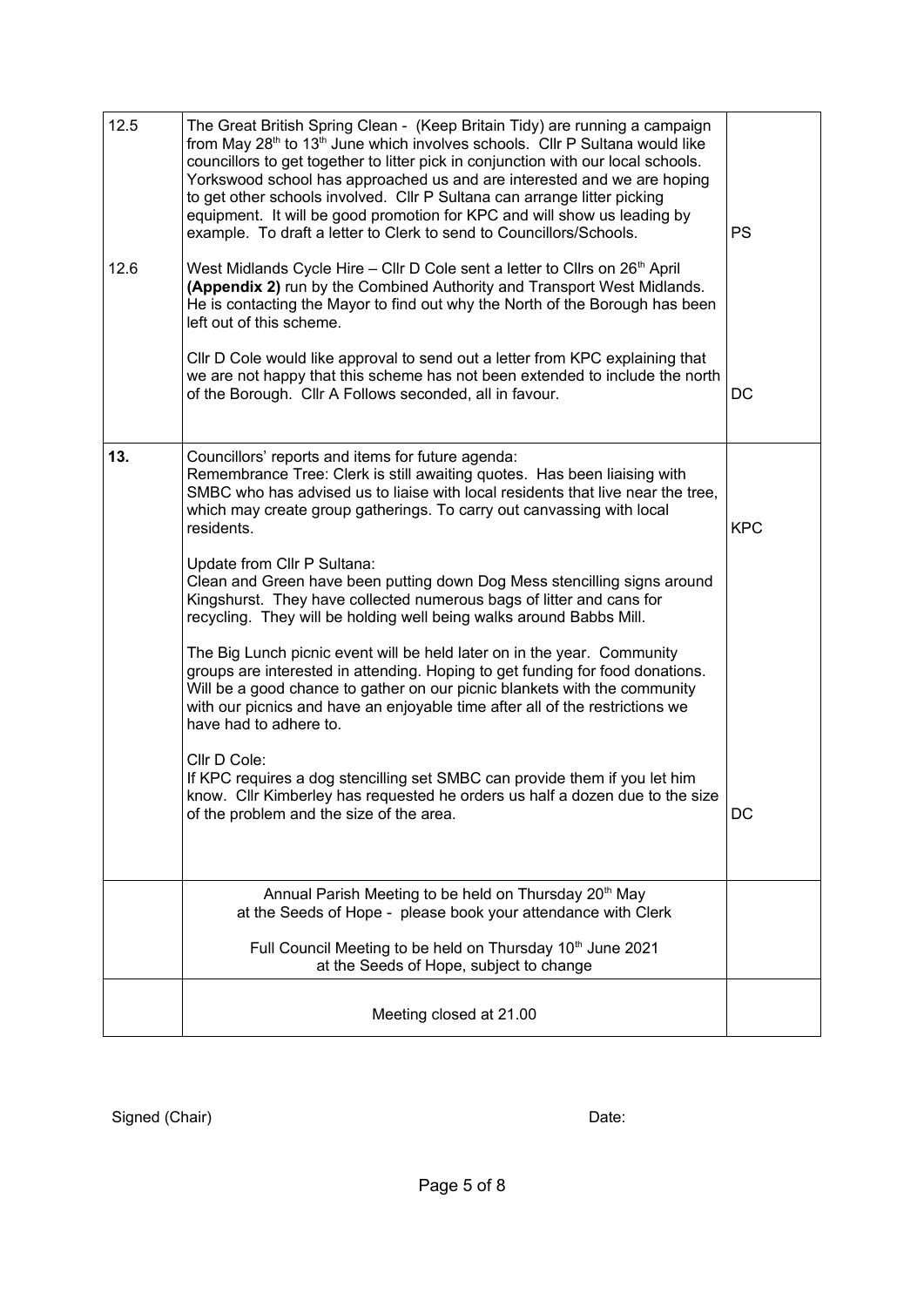## **Appendix 1**

| <b>Estimated Costs</b>             | Payments for<br><b>July 2021</b><br>May 2021<br>June 2021 |
|------------------------------------|-----------------------------------------------------------|
|                                    | $\pounds$                                                 |
| <b>Councillors Allowance</b>       | 638.50                                                    |
| Clerks Salary                      | 750.00                                                    |
| <b>Clerks Pension</b>              | 100.00                                                    |
| Ins for $21/22$                    | 1011.00                                                   |
| <b>WALC</b> Subscription           | 1100.00                                                   |
| <b>Internal Auditor</b>            | 450.00                                                    |
| School Milk Yorkswood              | 2400.00                                                   |
| School Milk Kingshurst             | 2200.00                                                   |
| School Milk St Anthony's           | 2200.00                                                   |
| MacMillan                          | 100.00                                                    |
| <b>Cancer Research</b>             | 100.00                                                    |
| Marie Curie                        | 100.00                                                    |
| <b>British Legion Poppy Appeal</b> | 500.00                                                    |

| PKF Littlejohn |         |        | 360.00 |
|----------------|---------|--------|--------|
| Total          | 9711.00 | 450.00 | 360.00 |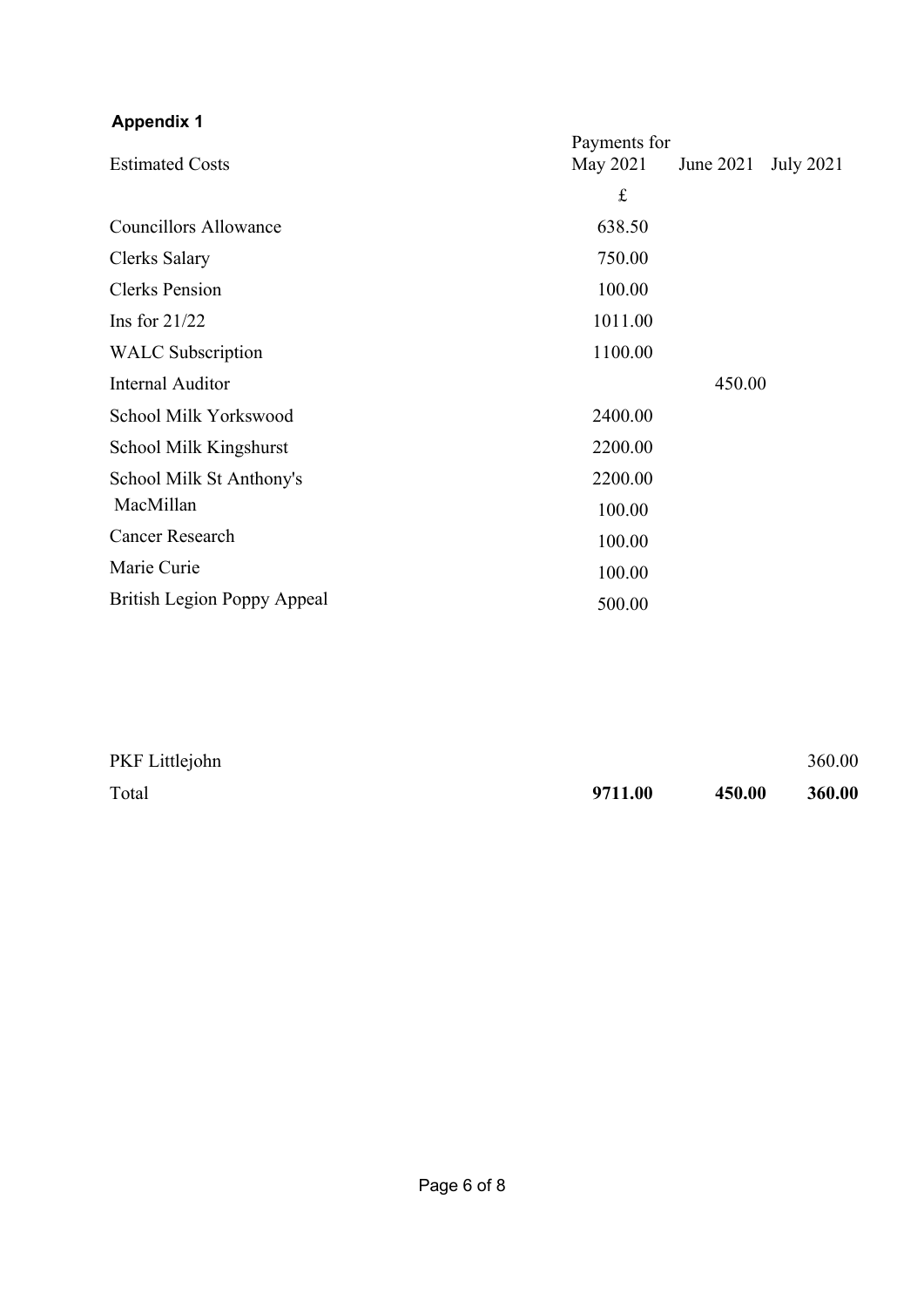## **Appendix 2**

Letter from Cllr D Cole 26<sup>th</sup> April 2021

Dear Councillors,

I attended a Cabinet Portfolio Members Meeting on 22nd April 2021, on the Agenda was West Midlands Cycle Scheme for Solihull.

The Transport for West Midlands (TfWM) team has recently partnered with Serco Ltd to bring forward a cycle scheme for the West Midlands. The scheme is similar to that in London.

The scheme is supported by a five year contract and if KPI indicators are meet their is an option for an additional 3 years. The scheme includes provicion of equipment, cycles and docking stations, the scheme will be run by TfWM who will be responsible for providing the cycles, running the scheme and maintaining the contract and equipment.

The scheme will operate across all 7 West Midlands Local Authorities.

The scheme is approved and funded by the West Midlands Combined Athority (CA) and is run on their behalf by TfWM.

Solihull Council has given permission to site the cycle bank at the following locations

Solihull Train Station

Station Road near the junction with Lode Lane

Solihull High Street

Knowle Tesco car park

Blossomfield Rd near the college

Load Lane near to Solihull Hospital

Shelly Farm, Hillfields

Moat Lane by the council depot

A41 Warwick Roa at Devonport House Parade Shops

Malvern Park car park.

Councillors, I informed the CPH Chairman that I was disappointed that North Solihull was not included in the roll out and that this decision would be interpreted wrongly in North Solihull. It was agreed that this might be the case and I agreed with officers that they go back to TfWM to put my case forward, I proposed that Chelmsley Wood Interchange be included in the roll out and one of the original sites be taken out.